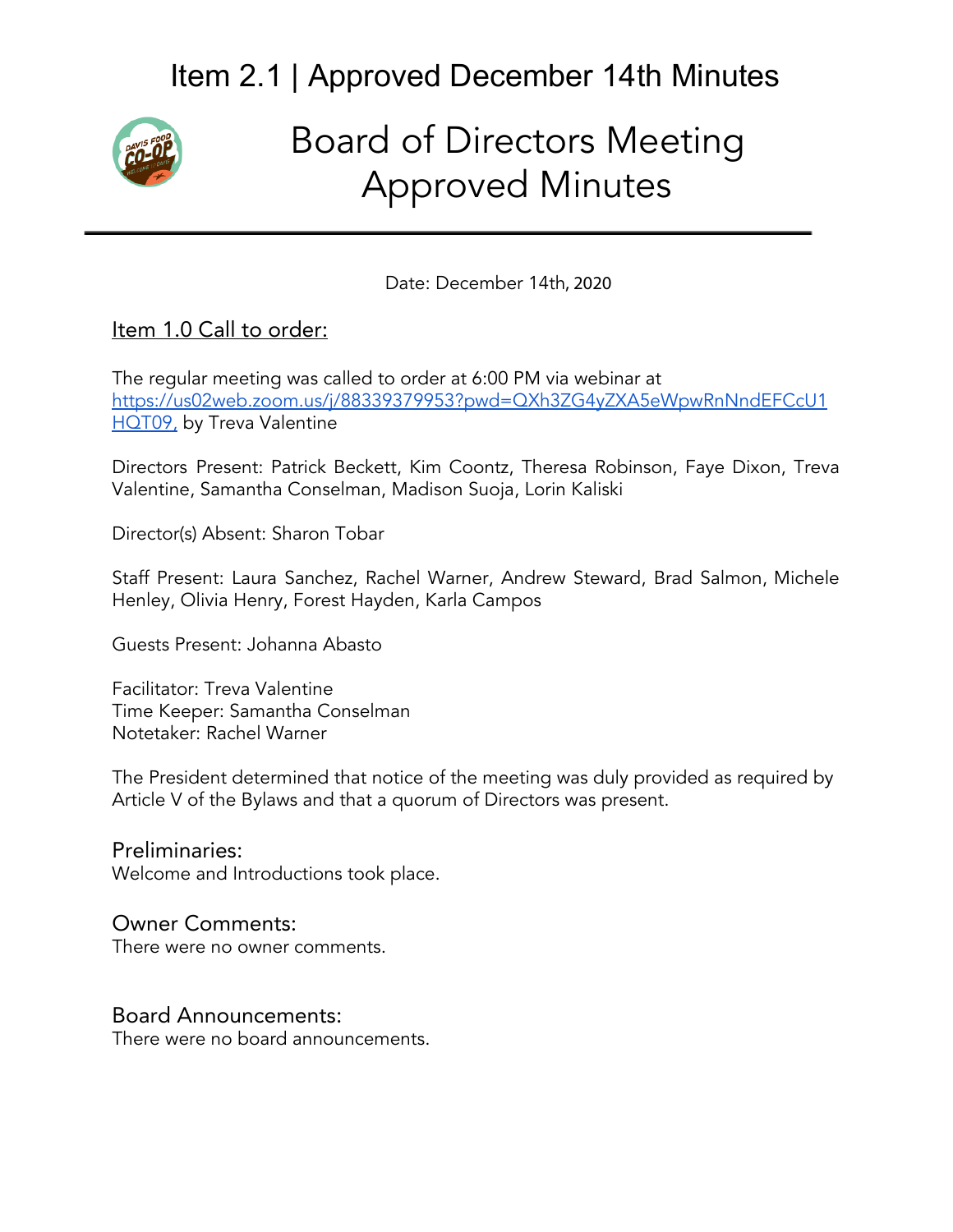#### Agenda Review:

The agenda was reviewed, no new items were added.

#### Item 2.0 - Consent Calendar

Samantha proposed an addition to Consent Calendar Item 2.3 to add the Governance Committee Notes. Samantha made a motion to approve the Consent Calendar with the addition. Patrick seconded the motion. All were in favor, and the motion passed unanimously.

#### Item 3.0 - President's Update

Treva reported on the President's Update in Sharon's absence. Treva stated the Executive Committee is the President's report for this month. She updated the Board on the GM search. 2 candidates are being considered and the search is ongoing. It will be discussed further at the Executive committee meeting. The GM evaluation is pushed to January due to the store's busy season and to align with what has been done in the past. NDA discussion is still in progress. An agreement has been made and a training session will be scheduled in January.

#### Item 3.1 - PPP Loan Update

Brad -reported on the PPP loan update. He stated he was given access to bank forgiveness application portal last week. He submitted a forgiveness application and thinks we qualify. Bank required supporting documentation which has already been submitted. Bank has 60 days to reply, and then the Small Business Association has 90 days to respond.

Brad identified some potential issues. He reported that there are two ways to calculate full time employment. Both would be acceptable, but one is more favorable for the Co-op. The payment processing company produces only one kind of report (unfavorable) but Brad was able to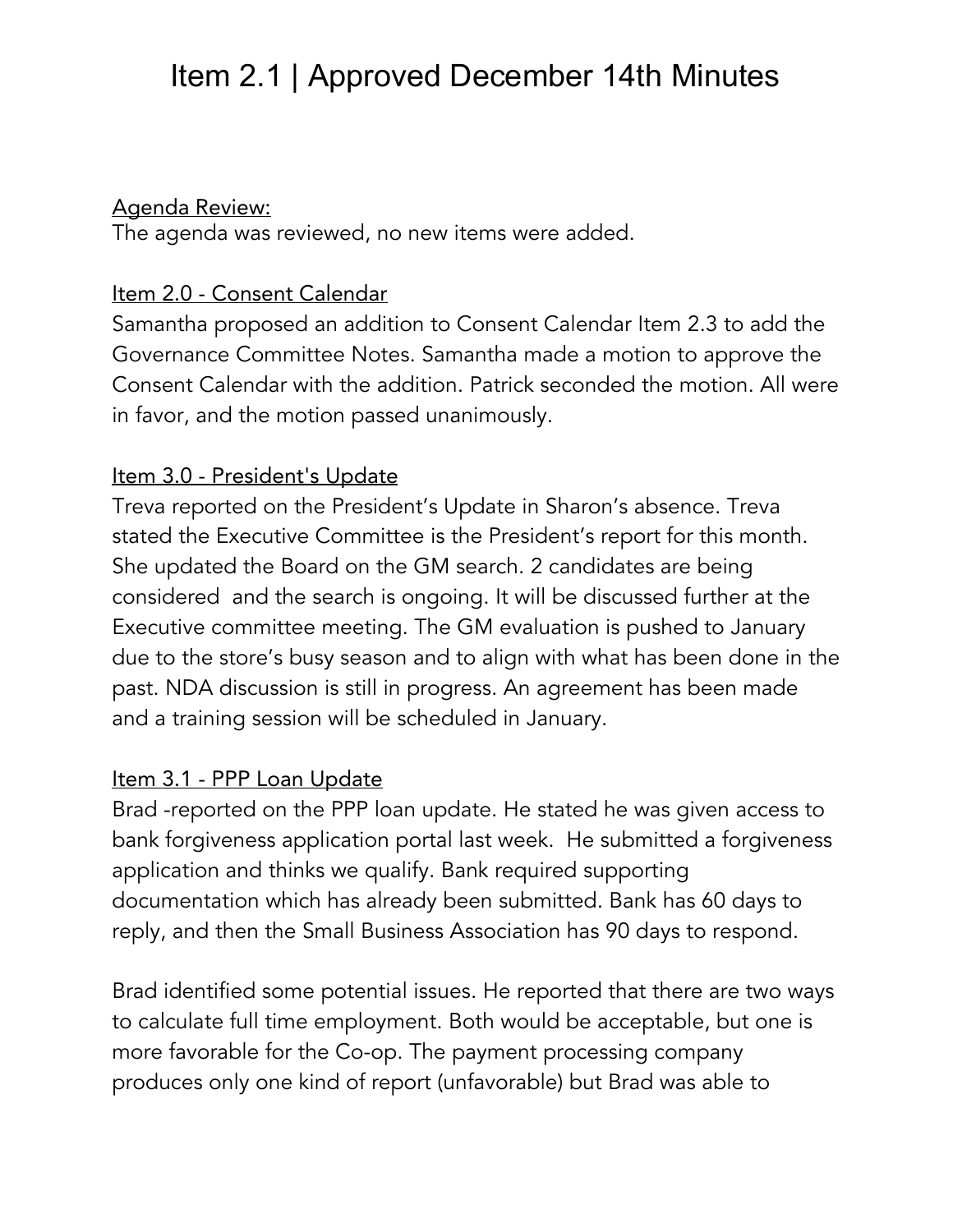convert the reports into the preferred kind. He is waiting to see if this is acceptable.

Brad clarified that the IRS's stance still differs from the Cares Act. Congress may act but uncertain at this time. IRS thinks loan forgiveness is not taxable, but expenses we used the loans for are not tax deductible (basically taxable). We will likely be filing taxes without knowing the forgiveness status.

Brad also brought up how this will affect the potential patronage refund. When we pay out the patronage refund, we typically pay out 100%, but could pay out as little as 20%. This will be brought to the board for discussion after going through the Finance Committee.

### Item 3.2 - GM Operations Update and Report

Laura presented on her New GM Operations Report. Laura reported on her biggest wins this month. She stated we received quotes for a solar microgrid and they will be reviewed by Laura and Sharon. Gridscape recommended we do an efficiency audit, which was performed by American Energy Partners on Dec 9th for free. They looked at bigger units (like A/C), that could potentially be changed out to reduce energy consumption. Laura reported that we need to replace the roof and solar at the same time. Laura confirmed that this is just information gathering and would be brought to the Board for consideration.

Laura reported on the new capacity limits, now at 35% rather than 20% capacity. We added more webcart times and were able to combat capacity issues.

All individuals submitted their IDs for the ABC license, so that is moving along.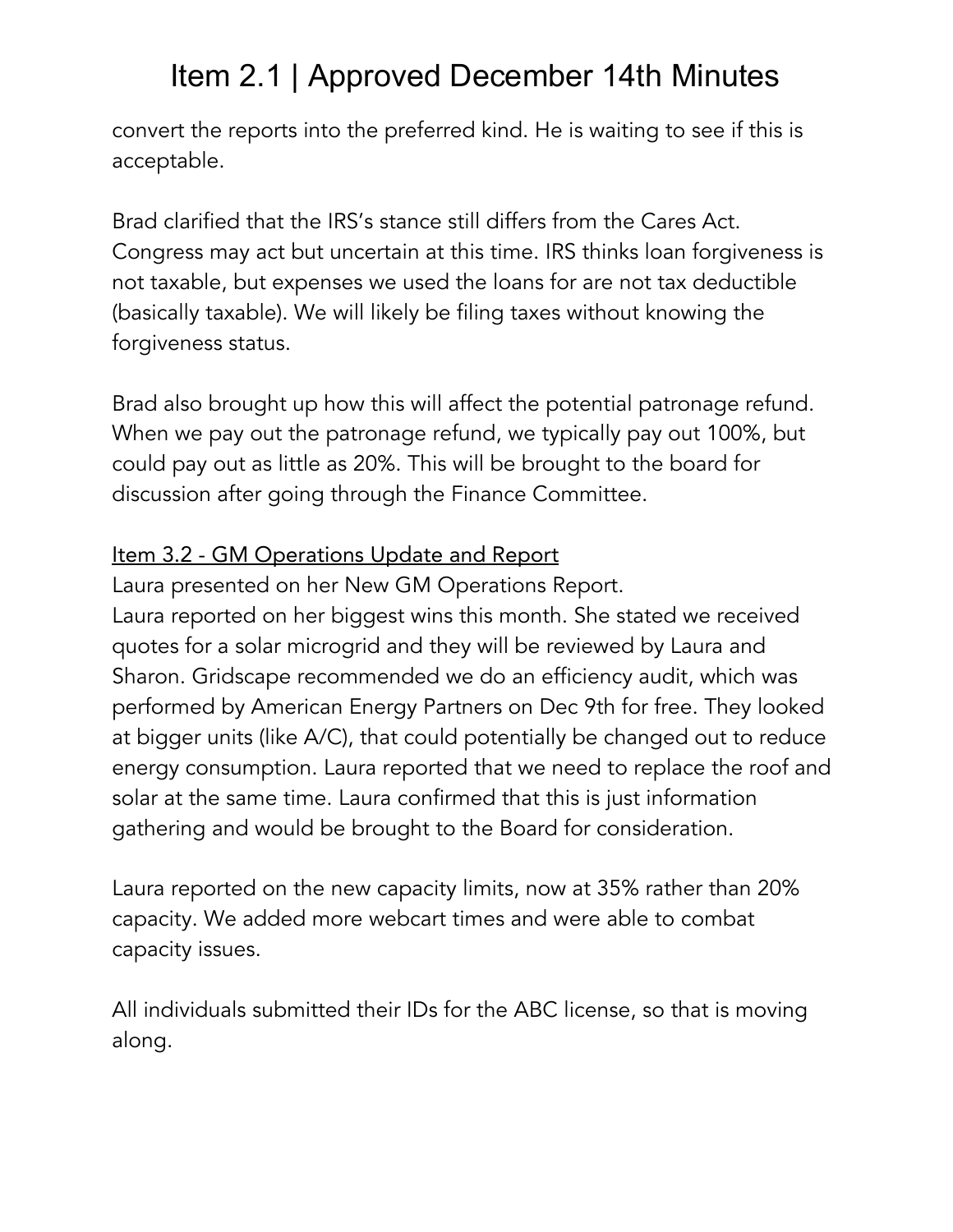Laura reported on her biggest worries this month. She reported that Weslie, the Prepared Food Manager, resigned and that the process for finding a replacement is ongoing.

Laura reported that the Holiday Meal is still going on, but with modifications. The meal will be to-go style. We had to find new cooks, considering having the Deli staff prepare food. Some staff have volunteered to work. The Holiday Meal will be held at the Veterans Center with social distancing and safety protocols.

Laura and Brad are looking at bringing back Hero Pay. Laura reported that staff evaluations have been continuing with some delay due to managers/staff being out.

Laura's biggest focus includes staff turnover. She would like to create an Exit Survey to gather more information about staff turnover.

Michele, Vince, Madison, and Laura have discussed DEI and are starting to research this to build confidence to bring it to the staff. Staff survey was sent out to see how the staff feel on this topic.

Laura reported that we lost 6 staff members, 4 from Deli. Deli had the biggest increase in turnover, 3 were voluntary and 1 was involuntary.

Patrick made a motion to add a column for new hires in the GM turnover report, Treva seconded the motion. All were in favor, and the motion was passed unanimously.

Laura also reported on customer feedback. She said customers have been emailing, calling, and filling out the NCG review for staff. Customer requests have taken some research and time to be completed. Store email feedback is received by Vince and forwarded to the appropriate managers. Feedback was received on the Deli selection and special order inquiries.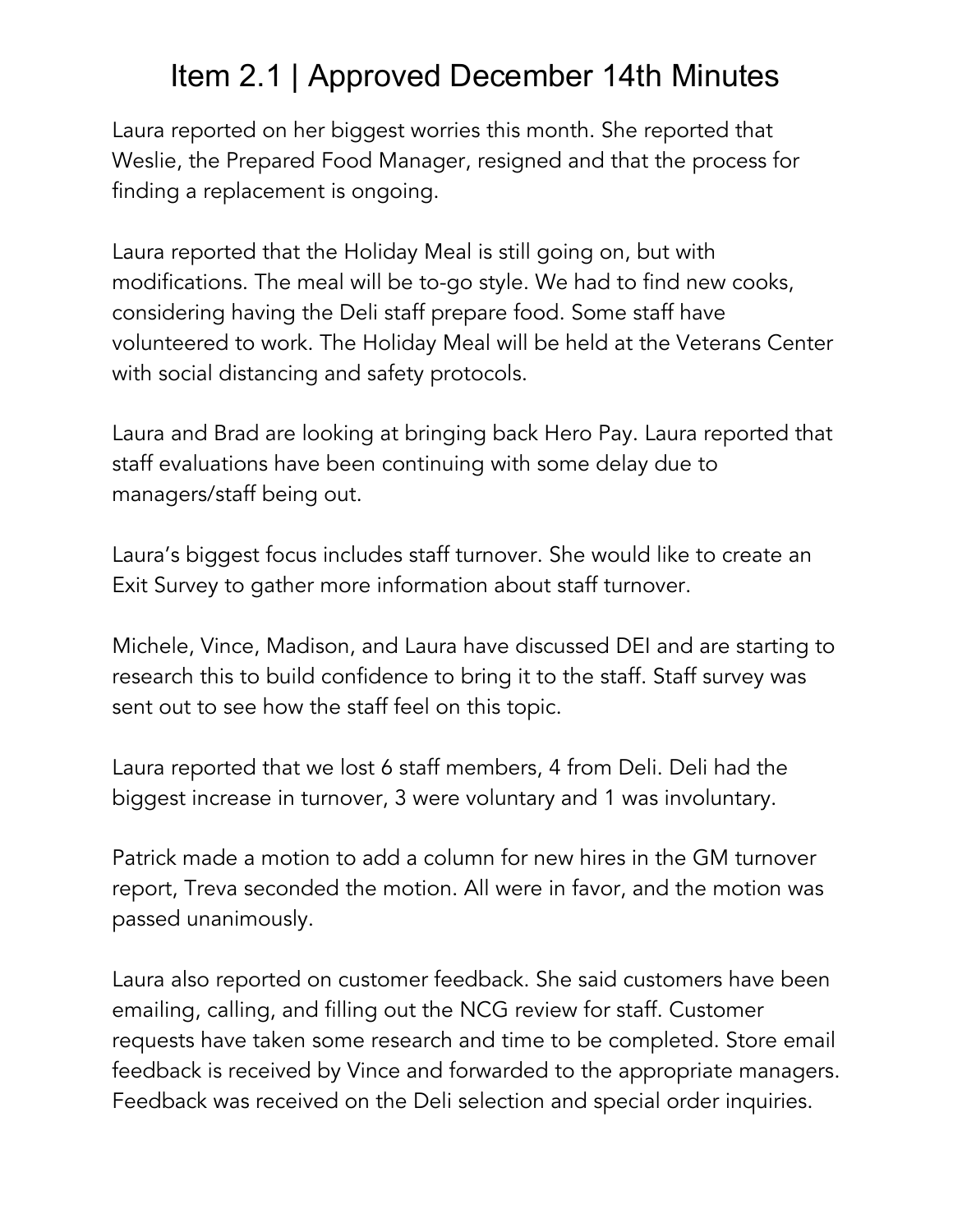Laura reported that Facilities had preventative HVAC and refrigeration maintenance done. She noted that the roof is starting to leak so urgency on that project is needed.

Center store is doing really well with sales, and secured additional "pandemic staples" like toilet paper, flour, sanitizing wipes. More staff are being trained to keep up with increased curbside demand. Laura expressed concerns about expanding to food delivery due to food safety and liability. Unsure if we will keep curbside once capacity limits are lifted due to profitability. UNFI has informed us of quantity limits of unexpected items, some Co-op basics. Might have outages throughout the store. Sales have been doing ok with capacity limits, so that worry wasn't realized. Customer count was down, even with curbside included in the count.

Patrick motioned for more data reporting on web cart vs. in store sales reporting from GM update. Theresa seconded the motion. Sam opposed, and the motion passed 7 to 1.

Laura reported on Bulk's poor performance and mentioned that Mochi and Kombucha used to contribute to bulk sales, and there have been some manufacturer outages/quality issues. We are looking into options to move to compostable plastic for bulk.

Wellness has seen a downward trend. Down 2% last week, potentially because many Wellness items are considered a "luxury".

Marketing recently hired Christine, who is doing the Zoom classes. We recently started charging for these classes,

We were able to "Stuff the Bus" last Saturday, and it went well. We donated \$22,000 to new local charities we haven't donated to for the month's Round Up.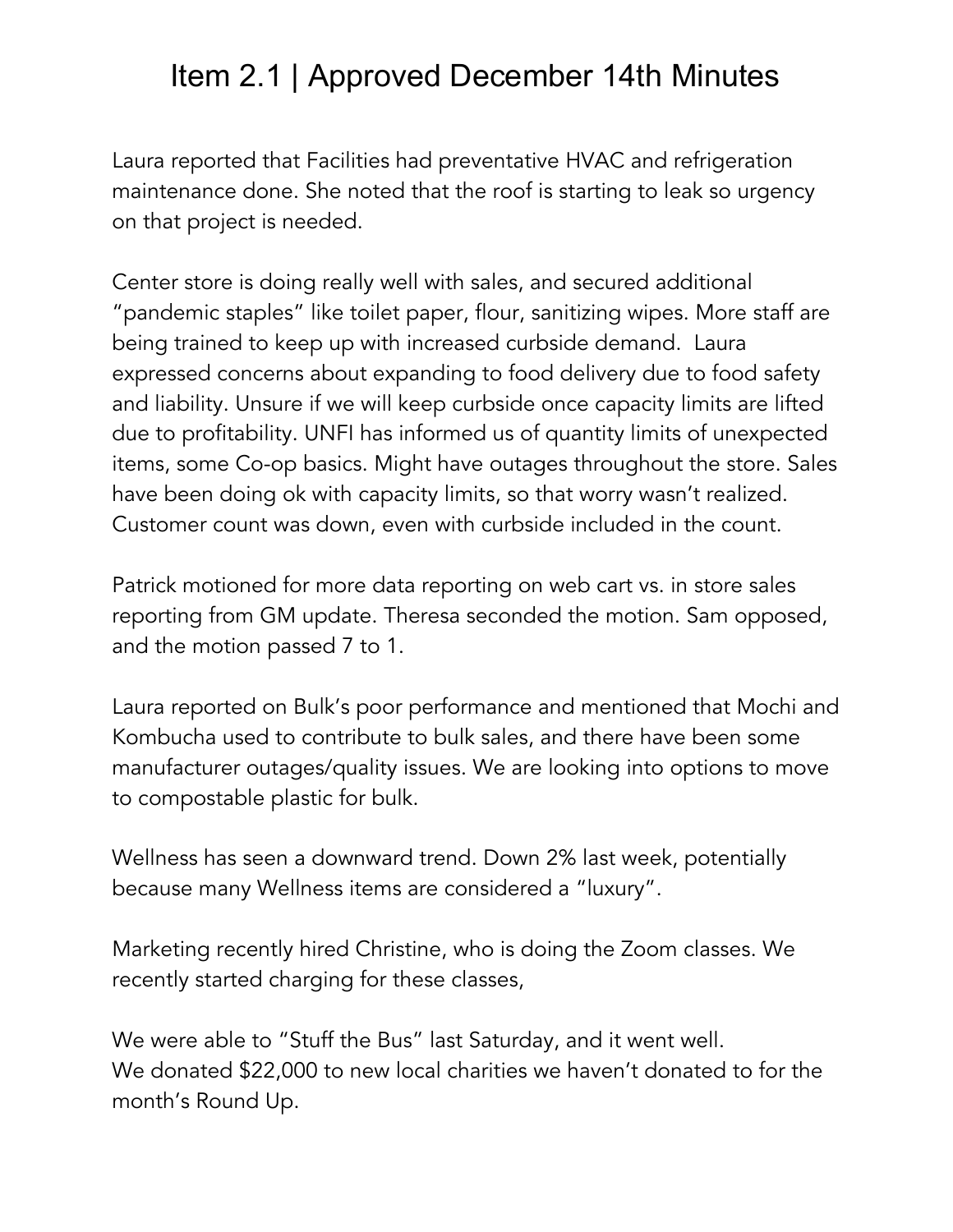Social media engagement and newsletter clicks have been increasing. We are looking to revamp signs for Deli and Wellness. Some concerns over COVID restrictions because no samples or demos allowed still. Loyalty program is on going and will be reported on in January

#### Item 3.3 - Presentation-Center Store

Forrest presented on Center Store. He mentioned that the bulk department is the biggest issue right now. Frozen, Beer/Wine, Cheese, and Grocery are showing the biggest sales.

Bulk staffing takes much more time with pre-packaging taking longer. Outages have been an issue as well. Has to take staff away from thriving departments to stock bulk. Long term Bulk has been mostly stable at around -10%. Bulk has had difficulty getting answers about what they can do with COVID restrictions. We have been able to do a mini reset of the bulk to clear out the empty/slow moving product spaces.

Forest's main goals are providing more support for bulk and hiring for a Cheese and Bulk night time worker. Hiring is difficult because many don't want to work in a retail environment and there are many unqualified applicants.

Call outs are up by a lot, so labor is consistently not maxed out due to this. Forest stated he is having to pick and choose which department needs labor the most.

Other issues include product discontinuation.Limiting new items brought into the store due to the inconsistency of products being available. He ordered up on some staple items.

Karla reported on the Wellness department. She is looking to bring on a part-time person. Sales are down due to no samples, testers, and no return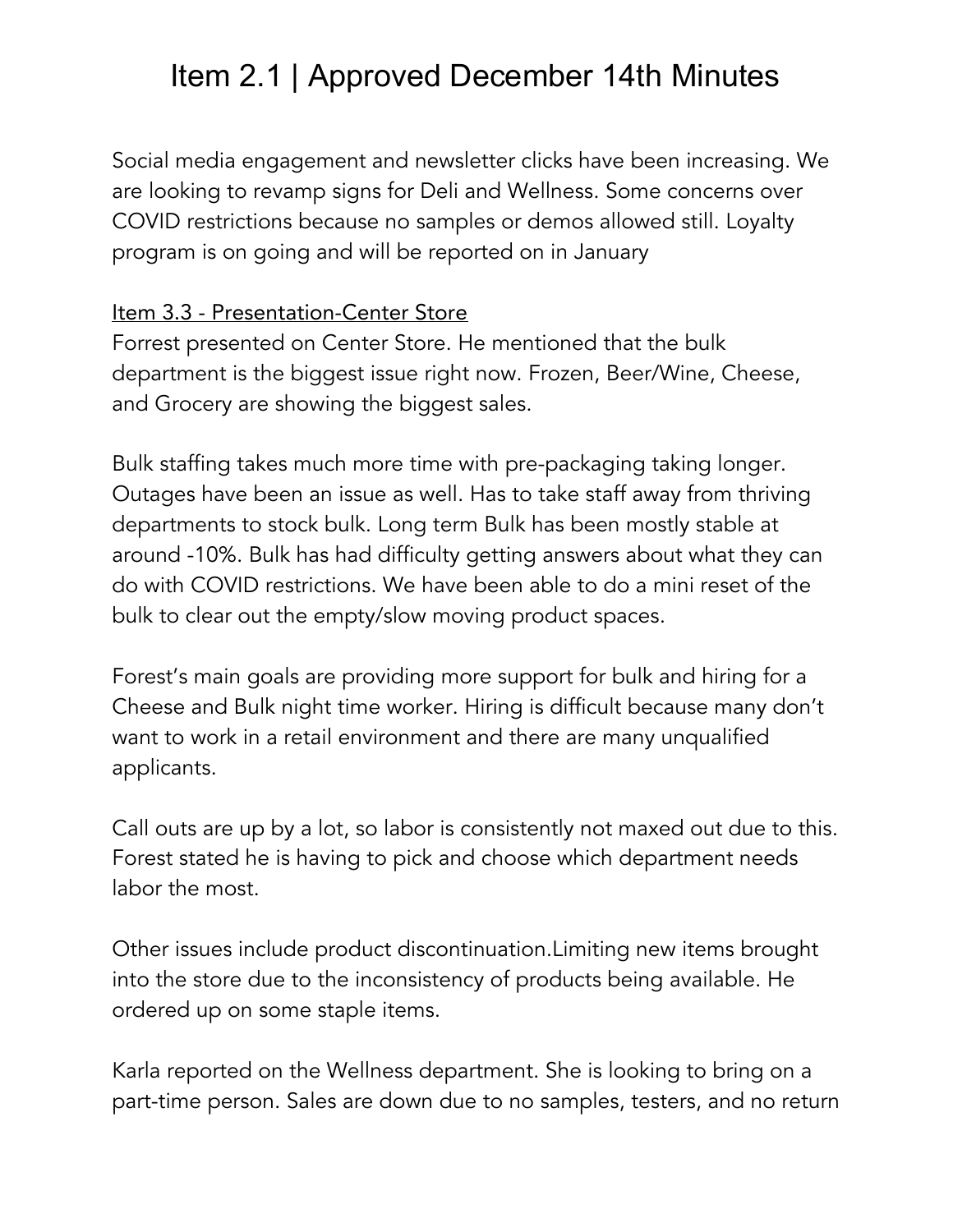policy. Staff training has been emphasized and marketing has been consulted on customer education.

She mentioned she is looking for products from companies that have a buy 1 get 1 deal. She is focusing on partnering with companies that keep up with fair and competitive pricing (not selling online for cheaper). UNFI isn't very consistent and drops products frequently. Many companies have run out of supplies, making it hard to keep products stocked.

BREAK: The directors adjourned for break from 7:40 - 7:45 PM

### 4.0 - Decisions - New Business

### 4.1 - Escheatment

Andrew presented on the Escheatment process. Board needs to vote on escheatment and pass by 2⁄3 majority.

Next step is communicating to the owners with 2 methods. 1) Posting in the newspaper in the county and 2) contact owners by last address or email address on file. We will refund those properties back to us if they are not reclaimed in 90 days, though legally we are only required to give them 60 days to reclaim.

Andrew reported it would cost between \$8,000-10,000 to post the entire list in the newspaper. We would like to put the entire list in all at once.

Andrew was able to pull data from our database and received guidance on who is eschetable (no shopping or communication update in 3+ years). Andrew reported this encompases around \$1.2 million, which is 42% of our total equity. Previous small escheatments saw a 3% redemption rate, which would equate to \$36,000. We could legally limit payouts if we had a large amount of redemptions.

Samantha motioned, according to DFC bylaw 3.5.c and applicable state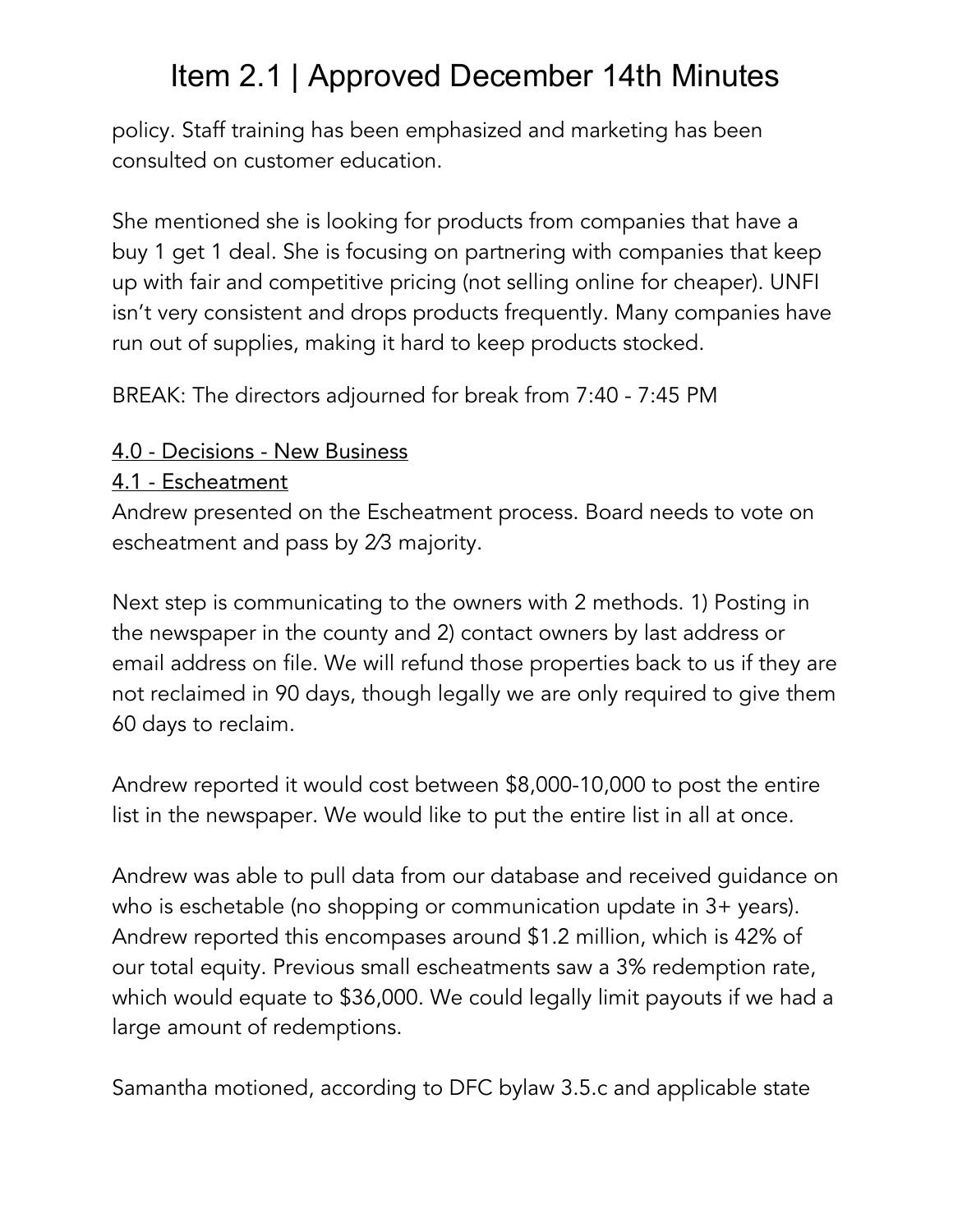laws to make a motion for staff to start the escheatment notification process for the owner accounts identified in 4.1 and request monthly updates until the Board is prepared to vote to involuntarily terminate the membership. There shall be no public notification made before a comprehensive PR plan is presented to the board at the January board meeting. Patrick seconded the motion. All were in favor, and the motion passed unanimously.

### 4.2 - DEI

Treva asked to set up a task force to deal with DEI issues. Samantha wants to identify potential policies that could be brought to the governance and strategic plan committee.

Madison has volunteered to chair the DEI task force, Patrick and Faye joined the task force.

A motion was presented by Samantha for the formation of the DEI task force chaired by Madison, and joined by Patrick and Faye, which has initially been charged with developing a charter to be presented at the January meeting. Motion was seconded by Treva. All were in favor, and the motion passed unanimously.

### 4.3 - Owner Engagement Updates

Madison presented an update on the Owner Engagement Committee. Treva will write the Recipes blog post in April. Patrick volunteered to write the May article (fair trade and high quality food). Theresa volunteered to write the Majority women Article in February.

### 4.4 - Survey Review - Policy C6

Policy review included a lot of "Don't Knows". Faye has been asked to review with the Finance committee and then bring it to the Governance Committee.